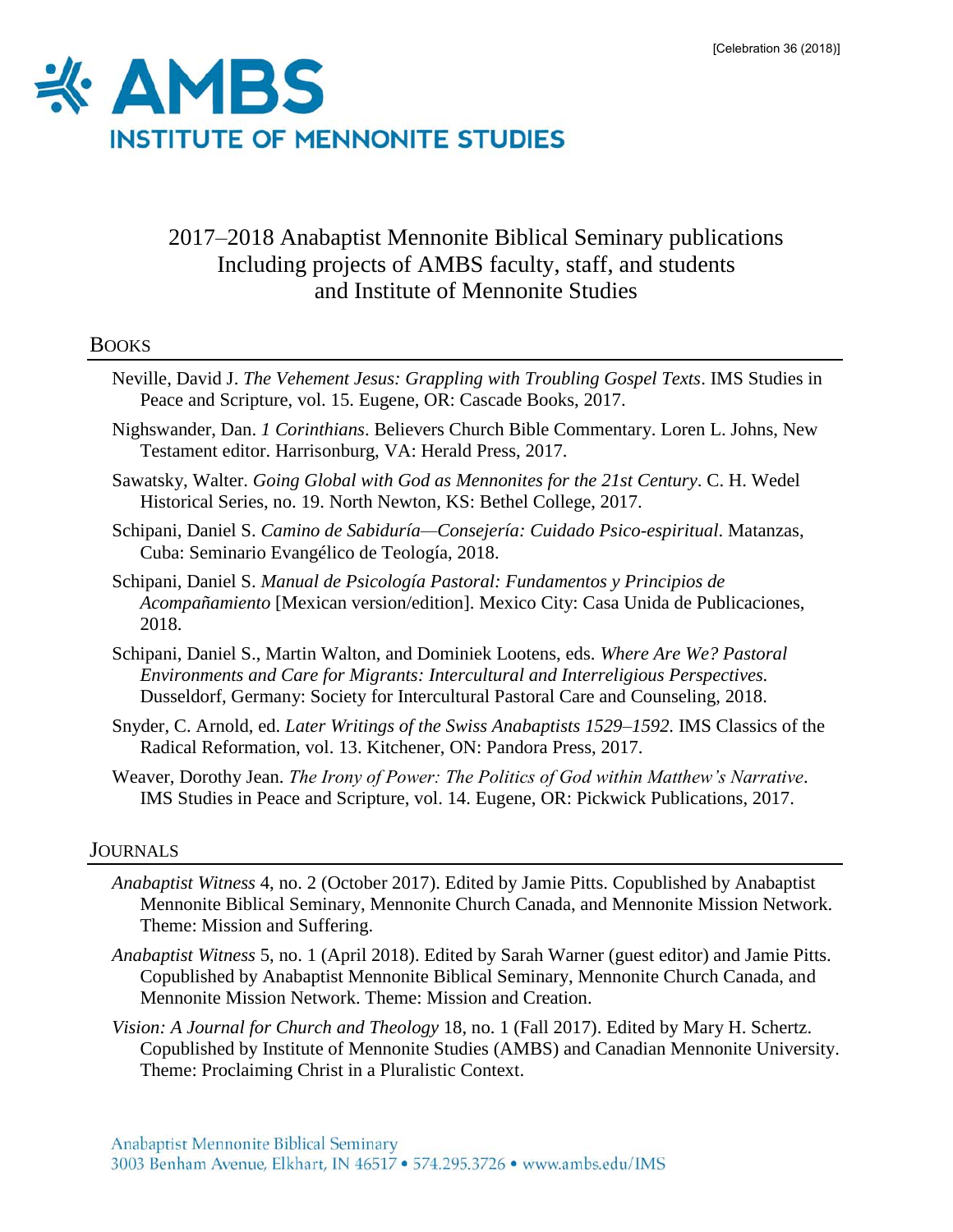

*Vision: A Journal for Church and Theology* 19, no. 1 (Spring 2018). Edited by Irma Fast Dueck, with Peter Epp. Copublished by Institute of Mennonite Studies (AMBS) and Centre for Faith and Life (Canadian Mennonite University). Theme: [The Church and Young Adults.](http://press.palni.org/ojs/index.php/vision/issue/view/19-1/19-1)

## ARTICLES AND ESSAYS

- Berry, Malinda Elizabeth. "Gospel Work: The Need for Nonviolent Communication." *The Mennonite* 21, no. 2 (February 2018): 20–22.
- Cordella-Bontrager, Matthew. "Matt's Declassified Seminary Survival Guide." *[Vision: A](http://press.palni.org/ojs/index.php/vision/issue/view/18-2/18-2)  [Journal for Church and Theology](http://press.palni.org/ojs/index.php/vision/issue/view/18-2/18-2)* 18, no. 2 (Fall 2017): 69–75.
- Jacobs, Rachel Miller. "Congregational Welcome of Immigrants." In *[Where Are We? Pastoral](http://www.sipcc.org/buecher)  [Environments and Care for Migrants: Intercultural and Interreligious Perspectives](http://www.sipcc.org/buecher)*, edited by Daniel Schipani, Martin Walton, and Dominiek Lootens. Dusseldorf, Germany: Society for Intercultural Pastoral Care and Counseling, 2018.
- Kaethler, Andy Brubacher, and Isaiah Friesen. ["Thoughts on Forming Leaders for a Church That](http://press.palni.org/ojs/index.php/vision/article/view/32/10)  [Does Not Yet Exist.](http://press.palni.org/ojs/index.php/vision/article/view/32/10)" *Vision: A Journal for Church and Theology* 19, no. 1 (Spring 2018): 32–38.
- Marzouk, Safwat. "Famine, Migration, and Conflict, The Way of Peace: A Reading of Genesis 26." In *[Where Are We? Pastoral Environments and Care for Migrants: Intercultural and](http://www.sipcc.org/buecher)  [Interreligious Perspectives](http://www.sipcc.org/buecher)*, edited by Daniel Schipani, Martin Walton, and Dominiek Lootens. Dusseldorf, Germany: Society for Intercultural Pastoral Care and Counseling, 2018.
- Marzouk, Safwat. "Interrogating Identity: A Christian Egyptian Reading of the Hagar-Ishmael Traditions." In *[Colonialism and the Bible: Contemporary Reflections from the Global South](https://www.amazon.com/Colonialism-Bible-Contemporary-Reflections-Postcolonial/dp/1498572758)*, edited by Tat-siong Benny Liew. Postcolonial and Decolonial Studies in Religion and Theology. Lanham: Lexington Books, 2018.
- Rudy-Froese, Allan. "From Stage Fright to Confident Embodiment of the Gospel." *[Vision: A](http://press.palni.org/ojs/index.php/vision/issue/view/18-2/18-2)  [Journal for Church and Theology](http://press.palni.org/ojs/index.php/vision/issue/view/18-2/18-2)* 18, no. 2 (Fall 2017): 52–70.
- Sawatsky, Walter. "The Peace Churches and the Cold War." In *[North American Churches and](https://www.eerdmans.com/Products/7526/north-american-churches-and-the-cold-war.aspx)  [the Cold War](https://www.eerdmans.com/Products/7526/north-american-churches-and-the-cold-war.aspx)*, edited by Paul B. Mojzes. Grand Rapids, MI: Wm. B. Eerdmans, 2018.
- Sawatsky, Walter. "Where in the World Will the *Missio Dei* Take Us? Pondering Mission Encounters in Pluralist Societies." *[Vision: A Journal for Church and Theology](http://press.palni.org/ojs/index.php/vision/issue/view/18-2/18-2)* 18, no. 2 (Fall 2017): 24–32
- Schertz, Mary H. " 'This Was Not Done in a Corner': Lessons on Proclamation from the Book of Acts." *[Vision: A Journal for Church and Theology](http://press.palni.org/ojs/index.php/vision/issue/view/18-2/18-2)* 18, no. 2 (Fall 2017): 86–93.
- Schipani, Daniel S. "Many Faiths, One Human Spirit: A Christian Contribution to Spiritual Care in Multifaith Contexts." *[Vision: A Journal for Church and Theology](http://press.palni.org/ojs/index.php/vision/issue/view/18-2/18-2)* 18, no. 2 (Fall 2017): 76–85.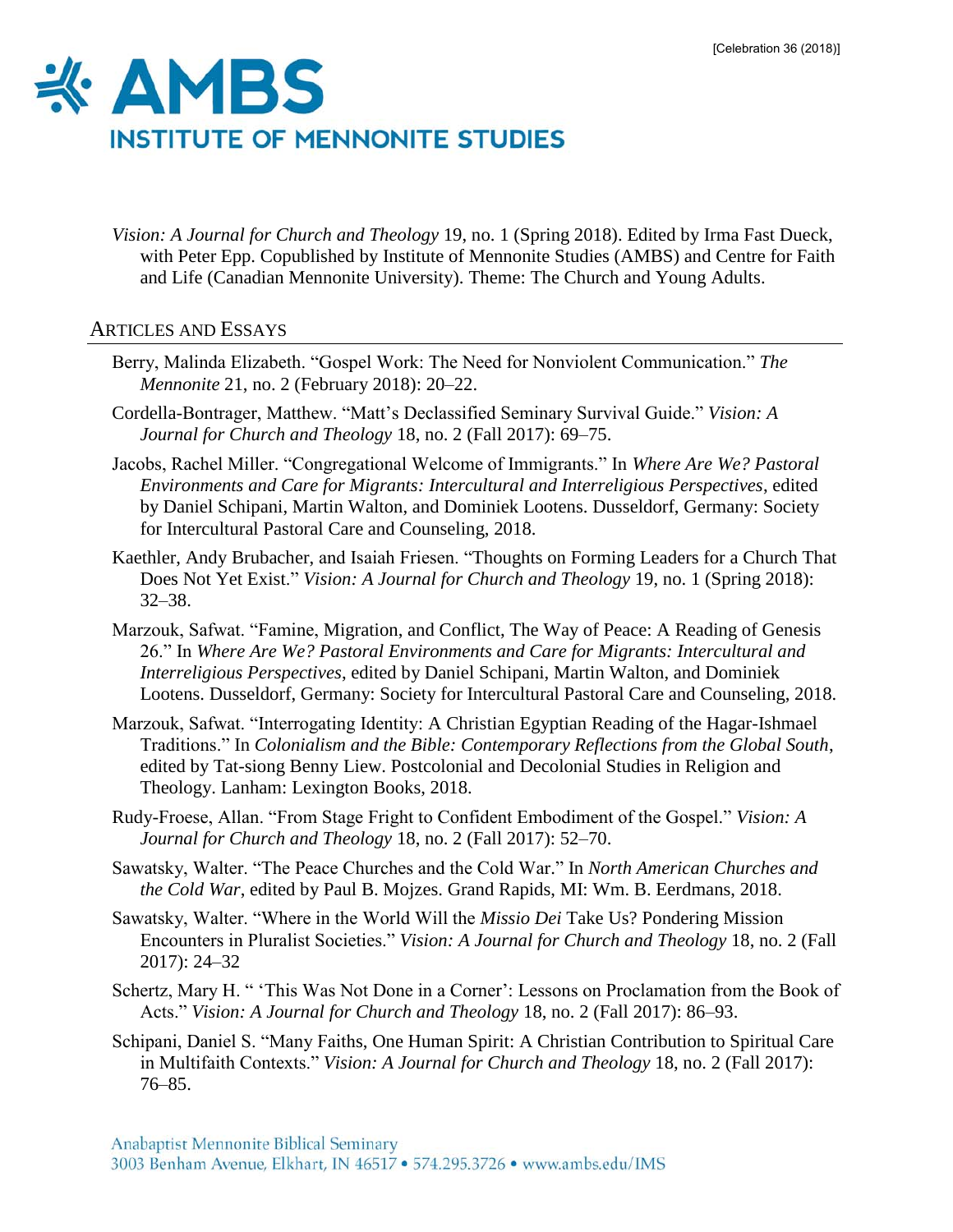

- Schipani, Daniel S. "Faith Communities as Mediating Spaces in Encounters with Migrants." In *[Where Are We? Pastoral Environments and Care for Migrants: Intercultural and](http://www.sipcc.org/buecher)  [Interreligious Perspectives](http://www.sipcc.org/buecher)*, edited by Daniel Schipani, Martin Walton, and Dominiek Lootens. Dusseldorf, Germany: Society for Intercultural Pastoral Care and Counseling, 2018.
- Stutzman, Karl, and Matthew Thiesen. "Out with the Old, in with the New: Practical Strategies for Using the New ACRL Framework for Information Literacy in Higher Education." *[American Theological Library Association Summary of Proceedings](https://www.atla.com/Members/benefits/proceedings/Pages/default.aspx)* 71 (2017): 148–52.
- Stutzman, Karl, Susan Ebertz, and Vance Thomas. "Small Libraries Collaborating to Create Information Literacy Videos." *[American Theological Library Association Summary of](https://www.atla.com/Members/benefits/proceedings/Pages/default.aspx)  [Proceedings](https://www.atla.com/Members/benefits/proceedings/Pages/default.aspx)* 71 (2017), 93–98.

## **LECTURESHIPS**

- Berry, Malinda Elizabeth. "Fast, Medium, Slow: Living Nonviolence at the Pace of Violence," and "When Lives Don't Seem to Matter: The Logic of Nonviolence in the Face of All the Isms." Staley Distinguished Scholar Lectureship, Bethel College, North Newton, Kansas, February 25–26, 2018.
- Kaethler, Andy Brubacher. "The Church in a Secular Age." Annual Bible Study Series, Akron Mennonite Church, Akron, Pennsylvania, February 25–27, 2017.
- Pitts, Jamie. "Incorporation and Liberation: Sexual Abuse and Contemporary Theologies of the Holy Spirit." Beliefs and Practices Department meeting, Faculty of Theology, Vrije Universiteit Amsterdam, April 16, 2018.
- Pitts, Jamie. "Masculinities: Interdisciplinary Orientations." Doing Theology Ecumenically Research Group, Faculty of Theology, Vrije Universiteit Amsterdam, March 15, 2018.
- Sawatsky, Walter. "Eastern European Evangelicals: Tested over Two Centuries," and "Post-Soviet Transformation for Evangelicals 1991–2018—Deepening Causes for Discord." Conference on Evangelicals and Oppression in Eastern Europe, International Baptist Theological Study Centre, Amsterdam, April 18–20, 2018. To be published in the journal *Baptistic Theologies*.
- Schipani, Daniel S. "Contribuciones del Anabautismo a la Reforma Protestante." SEMILLA, Guatemala City, Guatemala, October 9–10, 2017.

### BOOK REVIEW

Shenk, Sara Wenger. Review of *A University of the Church for the World: Essays in Honour of Gerald Gerbrandt*, edited by Paul Dyck and Harry Huebner. *[Direction: A Mennonite](http://www.directionjournal.org/46/2/index.html)  [Brethren Forum](http://www.directionjournal.org/46/2/index.html)* 46, no. 2 (Fall 2017): 247–49.